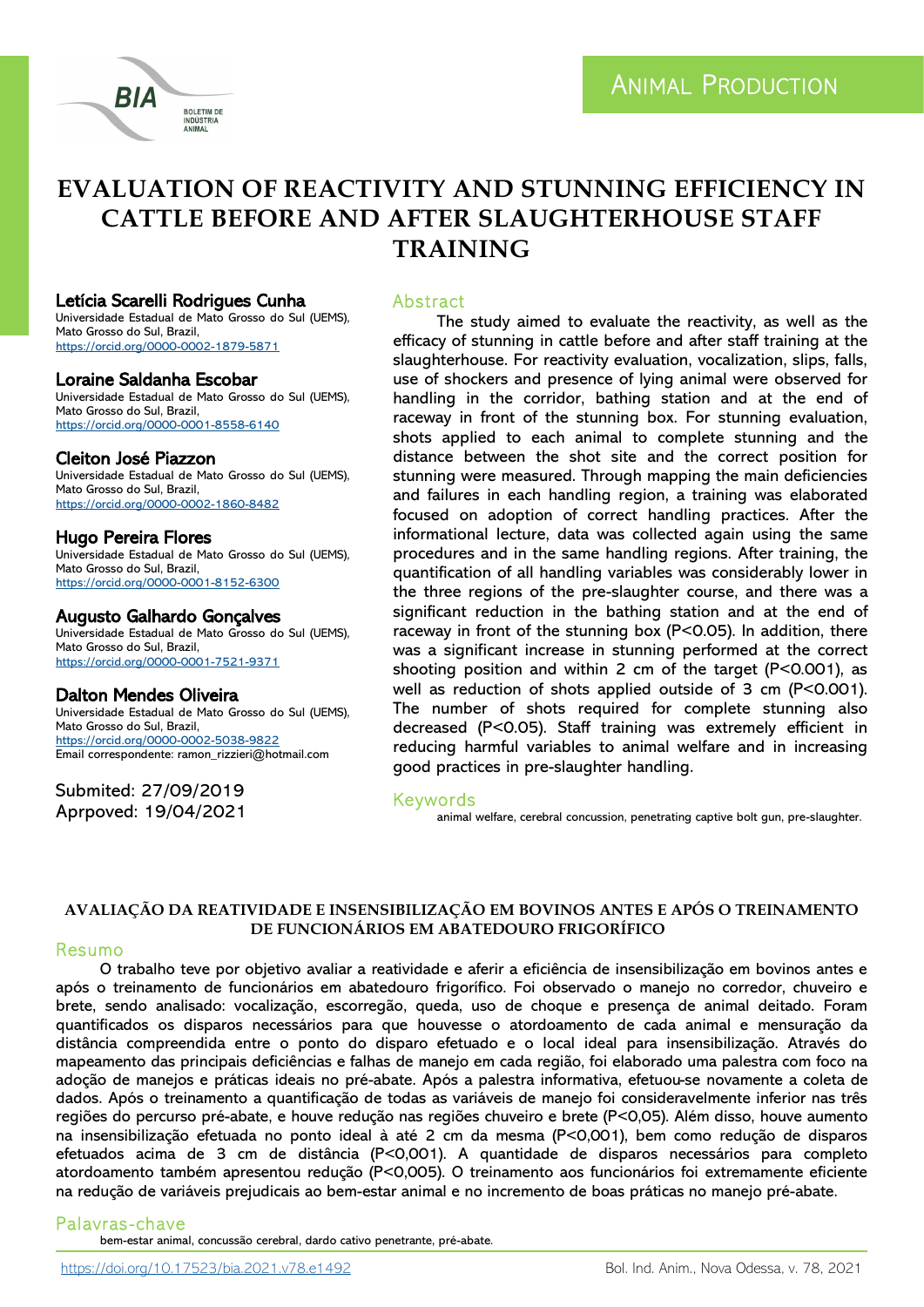## **INTRODUCTION**

In order to meet consumer demands and improve the quality of products from animal origin, production systems have been increasingly intensified. However, when purchasing animal-based products aspects in addition to product quality must be considered. Actions related to ethical consumption, especially in more developed countries of which some are buyers of Brazilian meat, this issue have been constantly evaluated by the population (FRANCHI et al., 2012).

From an economic point of view, this humanitarian treatment is also related to increased productivity because it is known that the reduction of stress in the preslaughter period generates a lower mortality rate among animals, improves the quality of meat and reduces damage to it. This results in fewer losses during the process and greater value attributed to the product (LUCHIARI FILHO, 2000).

In the scope of obtaining quality products through rational management, there is a convergence with regards to excess aggressiveness in the pre-slaughter handling caused within the slaughterhouse. According to Peñuela et al. (2011), this is justified by the fact that the treatment offered to cattle is often defined by punitive procedures, routinely encountering unnecessary and excessive aggression, which is observed by excessive vocalizations, slips and falls in pre-slaughter management.

However, with all issues related to humanitarian handling and slaughter, stunning must also be carefully considered. This stage comprises the process which makes the animal unconscious, so that the bleeding process does not cause pain or distress, with the objective of minimizing suffering prior to death (GRANDIN, 1997). Also, according to the author, the main causes of failures in the stunning process are related to the lack of equipment maintenance, and fatigue of employees who fail to shoot at the recommended location on the animal's head.

The knowledge on cattle temperament has great importance, since more reactive animals may show extreme reactions when handled, resulting in negative responses on the part of the handlers which can aggravate their pre-slaughter wellbeing (COLEMAN and HEMSWORTH, 2014). Thus, it is believed that hostile behavior on the part of the employees may be a factor resulting from their lack of training regarding the senses and behavior of cattle.

In order to improve the handling techniques applied by employees towards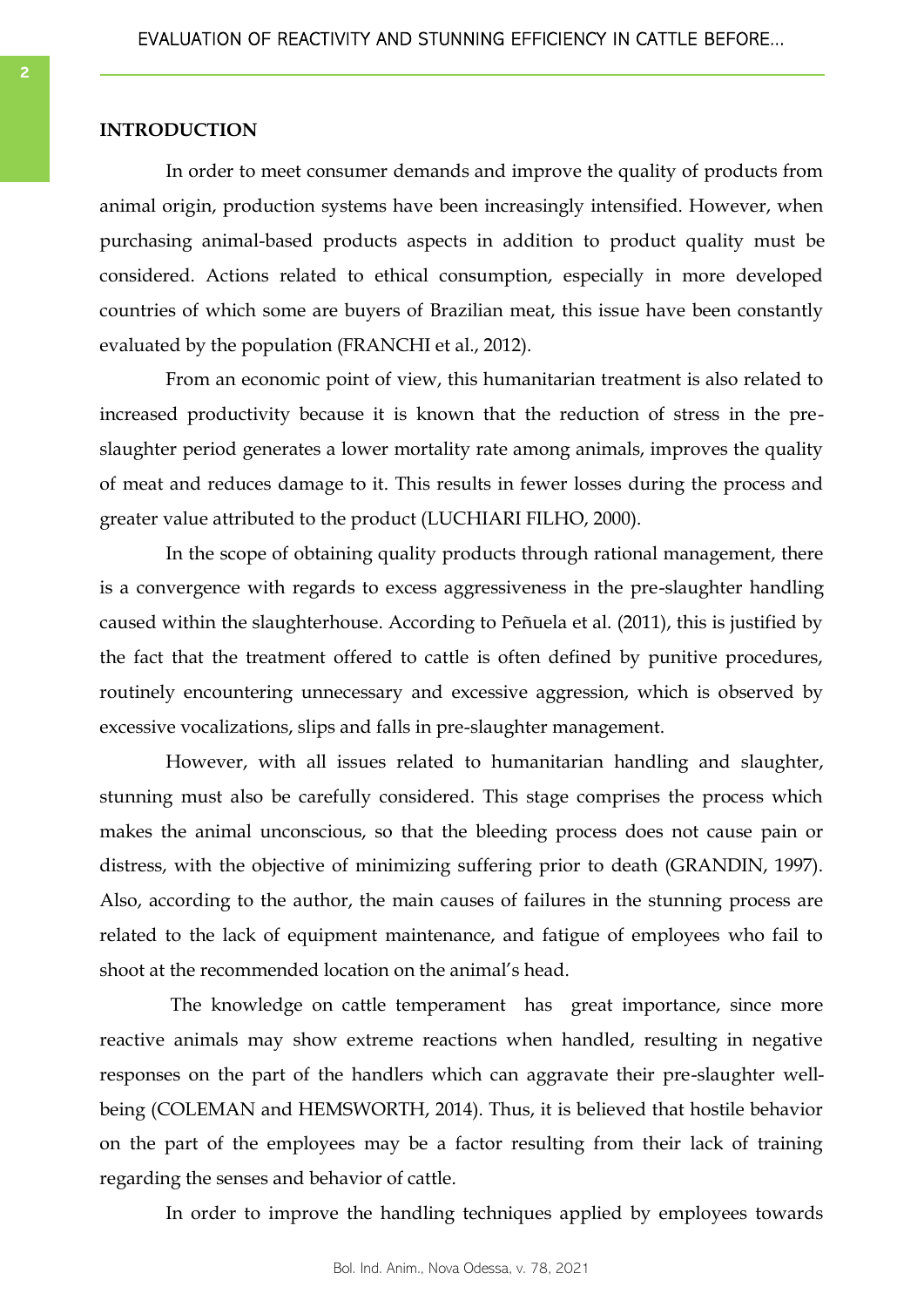animals, technical training and adaptation to the welfare requirements of cattle are strategies for changing the attitudes of handlers towards animals, since this minimizes unnecessary aggression (RUSSI et al., 2011). Thus, evaluation of the animals' behavior when handled in the pre-slaughter phase can be used as an indication of the quality of handling, just as the stunning efficiency is an indicator of problems in well-being.

Therefore, the objective of the present study was to evaluate the reactivity and efficiency of cattle stunning before and after training employees in a slaughterhouse.

## **MATERIAL AND METHODS**

The study was carried out in a slaughterhouse inspected by the Federal Inspection System (*Sistema de Inspeção Federal* - SIF) located at Mato Grosso do Sul State, Brazil during the period between August 2016 and February 2017. Management assessments were carried out on different days, quantifying the incidence of slips, falls, vocalizations, shock usage and number of animals lying down on the pre-slaughter route, which represent indicators of management efficiency.

The evaluation of these variables followed the methodology defined by Grandin (2001), considering vocalization characterized by each and every audible sound emitted by the animal in a situation of pain or physical discomfort; slips as an imbalance of the animal due to an involuntary displacement of the limbs, without actually falling to the ground; falls when the animal reached the decubitus position involuntarily; shocker use was assessed by touching the electric shocker to the animal's body surface; and finally the number of animals lying down was characterized by the presence of a lying animal, either spontaneously or forced, on the pre-slaughter route.

Each subdivision of the pre-slaughter route was defined as a corridor, bathing station and end of raceway in front of the stunning box. The corridor corresponding to the first portion of the path taken by the animals after leaving the waiting corral; the bathing station comprised the portion where the water spray bath actually occurs; and the raceway as the individual corridor preceding the stunning box. Observations were conducted by a properly trained team, so that the assessment was as descriptive as possible.

For the assessment of stunning two parameters were evaluated. First, the number of shots necessary for each animal to be stunned and, second referring to the distance measured between the point of the shot made and the ideal location for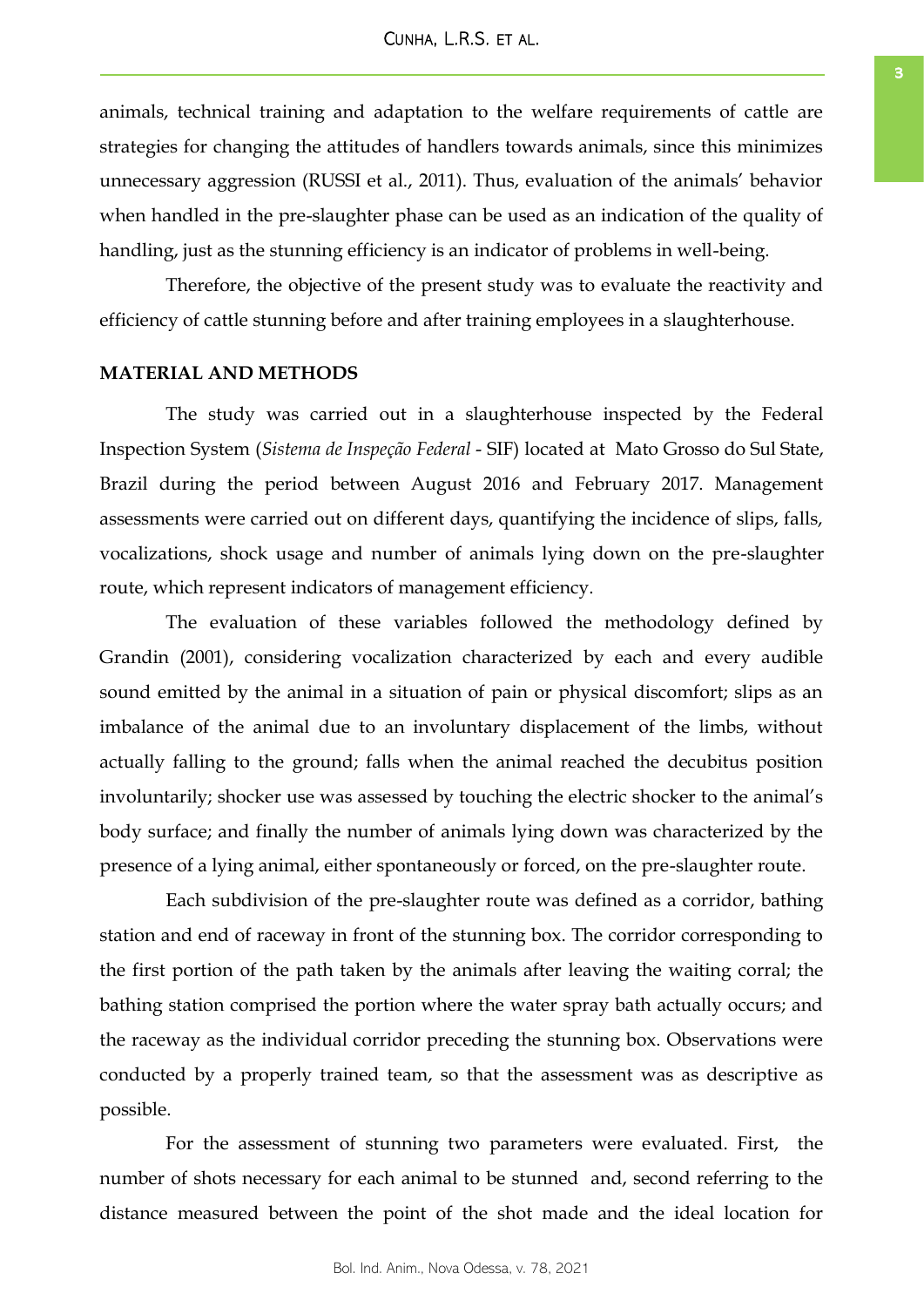stunning. For the first, all the times that the pneumatic pistol was activated (firing) were counted until the animal was completely numb (absence of movements, decubitus position and unconsciousness). For the second parameter, a transparent plastic in the shape of a "target" was used, containing circles drawn measuring 2, 4, 6, 8, 10, 12, 14 and 16 cm in diameter, which was superimposed on the skull of the animal immediately after disarticulation of the head, just above the line of the eyes, thus identifying the distance in centimeters (1, 2, 3, 4, 5, 6, 7 or 8 cm) between the location of the shot and the ideal point for stunning (point at the center of the 2 cm diameter circle), according to the methodology of Gallo et al. (2003) (Figure 1). The ideal stun position was defined as the intersecting point of imaginary lines drawn between the base of each horn and the corner of the eye on the opposite side of the head (LUDTKE et al., 2012).



Figure 1. Transparent plastic target and its position on the animal's skull (Source: Gallo et al., 2003)

For evaluation before training 1.135 animals were observed, with 955 castrated males and 180 females selected at random. In order to assess the stunning efficiency, 268 animals were used, not differentiated by gender .

When analyzing the data prior to training through the observations previously described (slips, falls, vocalization, use of shock and number of animals), it was possible to note the main deficiencies and handling failures in each pre-established region. This allowed the development of a lecture and training session focused on the adoption of handling practices that would minimize losses associated with the activities.

At the time of the lecture, all staff involved in pre-slaughter handling and stunning were gathered together, informing them-the data collected during the evaluation period so they could also notice the handling flaws and deficiencies. In addition, they were instructed on the sensory physiology of cattle, animal welfare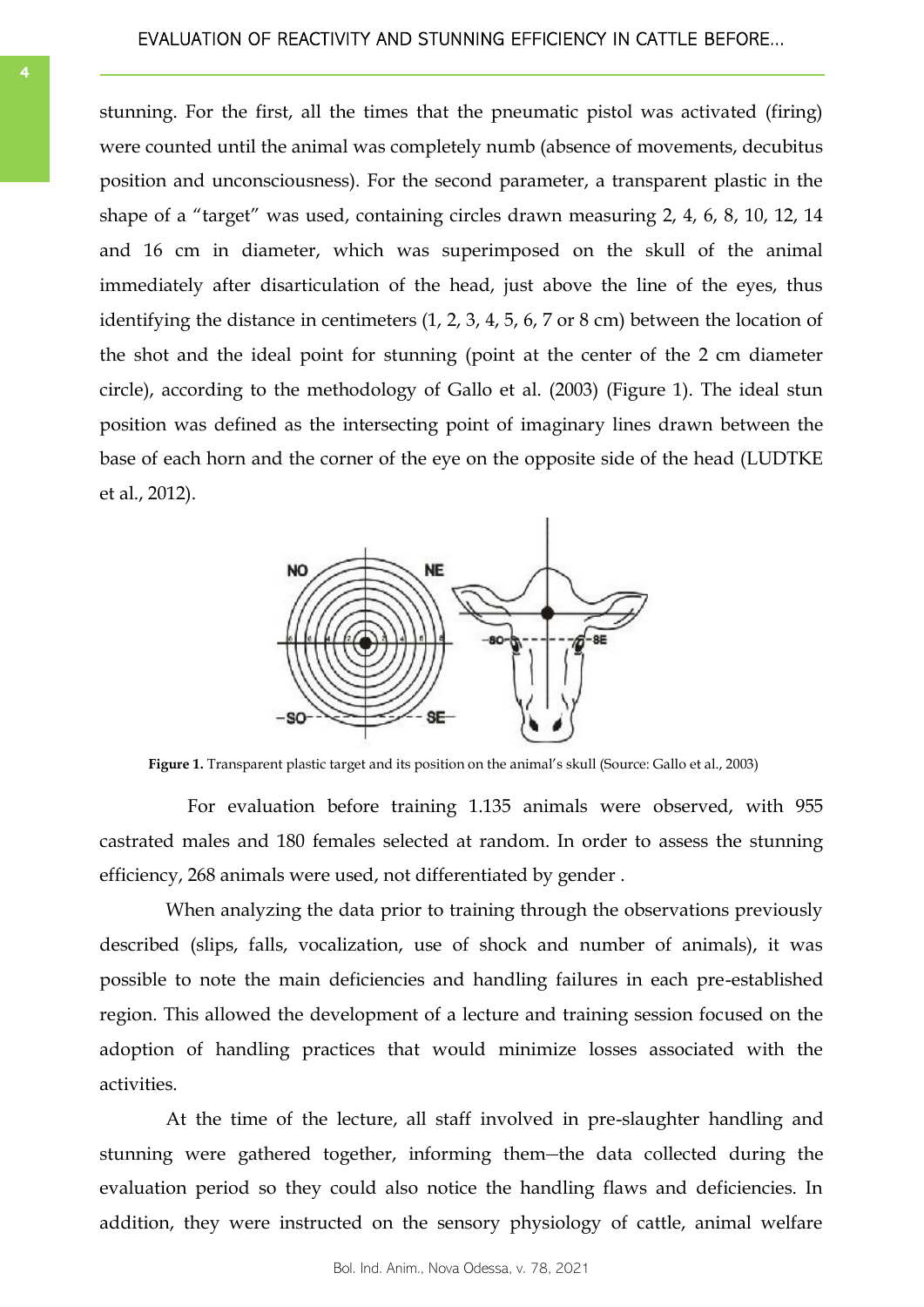within slaughterhouse facilities, prohibited and permitted places for the use of electric shockers, notions and techniques of rational handling and the importance of correct stunning. Information leaflets were also created and distributed among employees, as a form of auxiliary material.

After the informative lecture the second data collection was carried out. The same procedures and the same regions of the pre-slaughter route in the slaughterhouse were used in order to assess the level of efficiency achieved with the training, observing the incidence of the variables under study in the day-to-day handling after training.

For this last handling evaluation, 1171 cattle were used, chosen at random, consisting of 525 castrated males and 646 females. In order to assess the efficiency of stunning, 260 animals were evaluated.

The data was analyzed to evaluate the effect of training in the slaughterhouse on the frequency of occurrences of each behavior in each gender (since the data samples were formed according to the animal gender). The "tables" command was used with the "relrisk" option in the PROC FREQ procedure of SAS University (SAS Institute Inc., Cary, CA, USA). Variations in the frequency of occurrence of the behaviors were then compared by a bilateral Z-test at the 5% significance level, using the WALD method.

Initially, all data obtained in the slaughterhouse were analyzed such as the effect of training on most of the evaluated behaviors, the effects of training on the animals' behavior at each location of the pre-slaughter route assessed (corridor, bathing station and raceway). A significance level of 5% was adopted for all analyses. In addition, the mean was used to obtain data on the occurrence of shocker usage (total shock delivered  $\div$  number of animals  $=$  average of shocks per animal).

## **RESULTS AND DISCUSSION**

The occurrence of vocalizations before training was observed 29 times in the corridor region, 91 in the bathing region and another 733 occurrences in the raceway (the total frequency in 1135 animals not differentiated by sex), which corresponds to percentages of 2.55, 8.02 and 64.59%, respectively  $(Table 1)$ . When analyzing the frequency by gender, there was no difference before and after training for vocalization in the corridor region, however there was  $(P = 0.026)$  for females in the bathing area.

The reactivity of animals, according to Haskell et al. (2014), is assessed through reactions to stimuli caused by human presence. According to Grandin (2000a), the reaction intensity is dependent on factors such as sounds, places and sights, which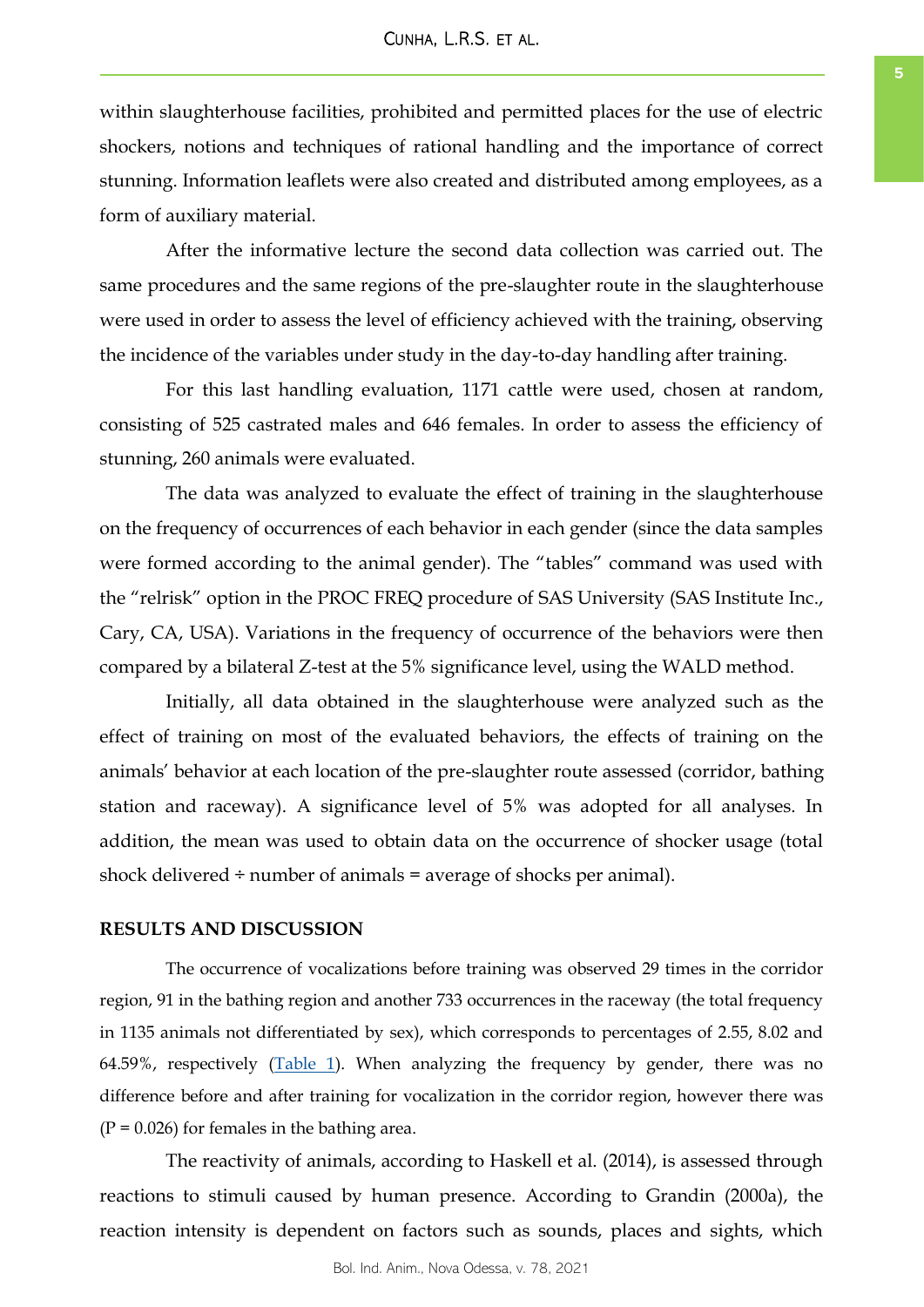<span id="page-5-0"></span>**Table 1.** Total occurrences of vocalizations, slips, falls, presence of lying animal and use of shockers in the three regions of pre-slaughter cattle handling, differentiated by sex and assessments before and after staff training in a slaughterhouse

| Region   | Behavior               | Sex         | Occurrences            |                             | P-Value <sup>1</sup> | Difference before<br>and after training |  |
|----------|------------------------|-------------|------------------------|-----------------------------|----------------------|-----------------------------------------|--|
|          |                        |             | <b>Before Training</b> | After Training <sup>3</sup> |                      | $(\%)$                                  |  |
|          |                        | $\mathbf M$ | 25                     | $\boldsymbol{6}$            | 0.455                | 1.47                                    |  |
|          | Vocalization           | $\rm F$     | $\bf 4$                | 12                          | 0.857                | 0.36                                    |  |
|          |                        | $\mathbf M$ | 41                     | $\boldsymbol{0}$            | $n.o.^*$             | 4.29                                    |  |
|          | Slips                  | $\rm F$     | 9                      | $\mathbf{0}$                | $n.o.*$              | 5.00                                    |  |
|          |                        | $\mathbf M$ | 17                     | $\sqrt{2}$                  | 0.386                | 1.40                                    |  |
| Corridor | Falls                  | $\rm F$     | 7                      | $\mathbf{1}$                |                      | 3.73                                    |  |
|          |                        | $\mathbf M$ | 152                    | 62                          | 0.403                | 4.11                                    |  |
|          | Shocker use            | $\rm F$     | 27                     | 105                         | 0.808                | $-1.25$                                 |  |
|          |                        | $\mathbf M$ | $\boldsymbol{2}$<br>6  |                             | 0.805                | 0.25                                    |  |
|          | Lying down             | $\rm F$     | $\mathbf{1}$           | $\boldsymbol{0}$            | $n.o.*$              | 0.56                                    |  |
|          | <b>Total Behaviors</b> | $\mathbf M$ | 241                    | 72                          | 0.045                | 11.52                                   |  |
|          |                        | $\rm F$     | $\rm 48$               | 118                         | 0.159                | 8.40                                    |  |
|          | Vocalization           | $\mathbf M$ | $71\,$                 | $\boldsymbol{0}$            | $n.o.^*$             | 7.43                                    |  |
|          |                        | $\rm F$     | $20\,$                 | $\bf 4$                     | 0.026                | 10.49                                   |  |
|          |                        | $\mathbf M$ | 6                      | $\boldsymbol{0}$            | $n.o.^*$             | 0.63                                    |  |
|          | Slips                  | $\rm F$     | $\boldsymbol{0}$       | $\boldsymbol{0}$            | $n.o.^*$             | $0.00\,$                                |  |
|          |                        | $\mathbf M$ | 12                     | $\ensuremath{\mathbf{3}}$   | 0.618                | 0.69                                    |  |
|          | Falls                  | ${\bf F}$   | 4                      | 6                           | 0.478                | 1.29                                    |  |
| Bathing  | Shocker use            | $\mathbf M$ | 918                    | 189                         | < 0.001              | 60.13                                   |  |
|          |                        | $\rm F$     | 229                    | 153                         | < 0.001              | 103.54                                  |  |
|          |                        | $\mathbf M$ | 72                     | 31                          | 0.644                | 1.63                                    |  |
|          | Lying down             | $\rm F$     | 9                      | 19                          | 0.461                | 2.06                                    |  |
|          |                        | $\mathbf M$ | 1.079                  | 223                         | < 0.001              | 70.51                                   |  |
|          | <b>Total Behaviors</b> | $\rm F$     | 262                    | 182                         | < 0.001              | 117.38                                  |  |
| Raceway  |                        | $\mathbf M$ | 575                    | 157                         | < 0.001              | 30.30                                   |  |
|          | Vocalization           | $\rm F$     | 158                    | 323                         | < 0.001              | 37.78                                   |  |
|          |                        | $\mathbf M$ | 381                    | 44                          | < 0.001              | 31.51                                   |  |
|          | Slips                  | ${\bf F}$   | 82                     | 65                          | < 0.001              | 35.49                                   |  |
|          |                        | $\mathbf M$ | 202                    | 31                          | 0.004                | 15.25                                   |  |
|          | Falls                  | ${\bf F}$   | $38\,$                 | 53                          | 0.014                | 12.91                                   |  |
|          |                        | $\mathbf M$ | 6.247                  | 1.161                       | < 0.001              | 432.99                                  |  |
|          | Shocker use            | ${\bf F}$   | 1.397                  | 1.534                       | < 0.001              | 538.65                                  |  |
|          |                        | $\mathbf M$ | 128                    | $42\,$                      | 0.224                | 5.40                                    |  |
|          | Lying down             | ${\bf F}$   | $30\,$                 | 52                          | 0.072                | 8.62                                    |  |
|          |                        | $\mathbf M$ | 7.533                  | 1.435                       | 0.002                | 515.46                                  |  |
|          | <b>Total Behaviors</b> | ${\bf F}$   | 1.705                  | 2.027                       | 0.005                | 633.45                                  |  |

\*n.o.: not observed; <sup>1</sup>Bilaterial Z test at 5% significance; <sup>2</sup>Data referring to evaluation of 955 castrated males (M) and 180 females (F); ³Data referring to the evaluation of 525 castrated males (M) and 646 females (F)

serve as inducers of warning signals when animals are faced with the unknown. Grandin (2000b) defines an acceptable level of 3% or fewer vocalization during the conduction of animals in pre-slaughter management. Therefore, vocalization levels in the corridor (although not significant) are within acceptable limits before training.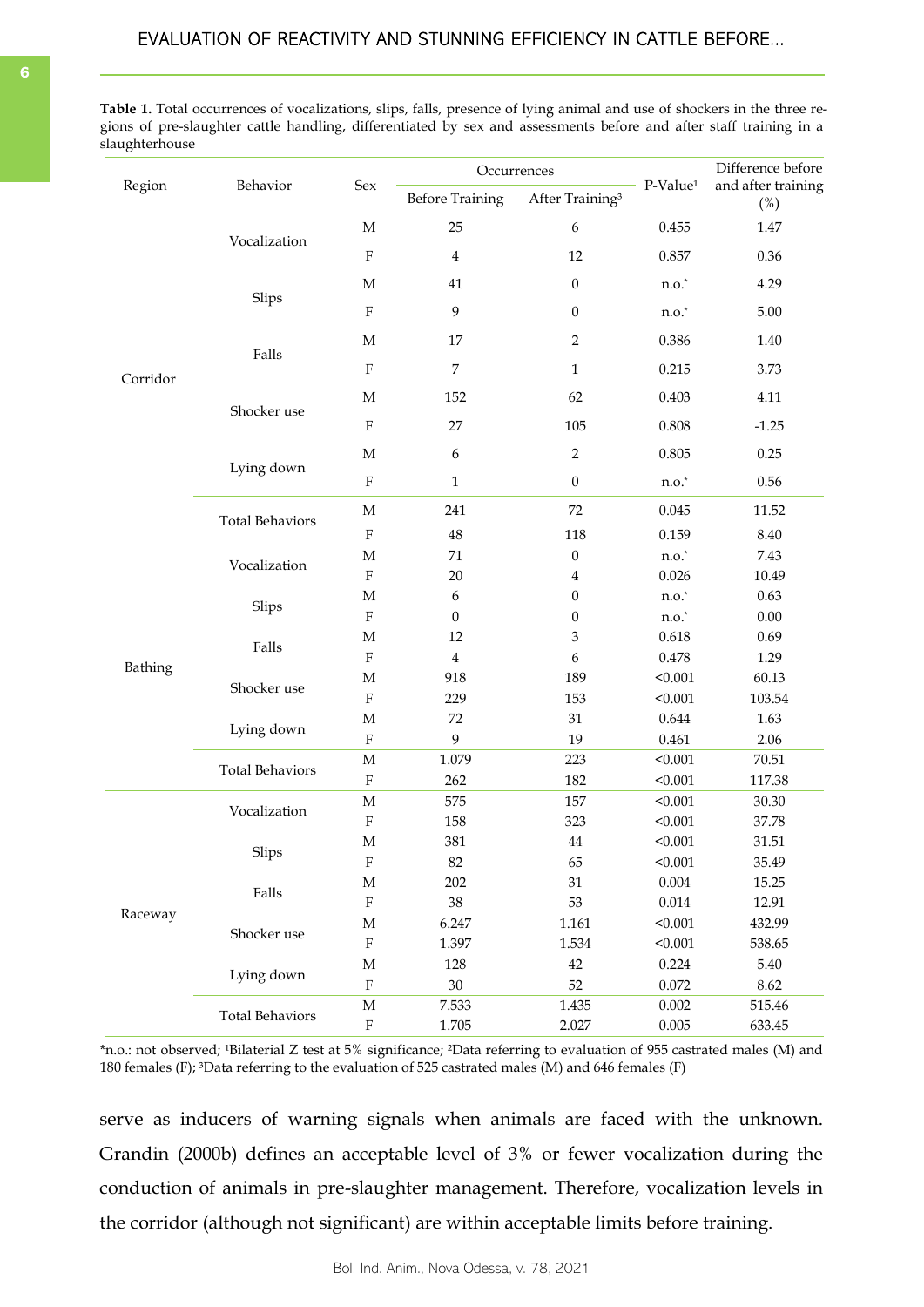In the raceway, because it precedes the stunning box, a region in which the animals are more apprehensive, the vocalization values decreased  $(P \le 0.05)$  in both males and females, however, they still remained high when considering all animals evaluated (40.99% of vocalizations).

Grandin (2000b) affirmed that in suitable facilities falls should not occur in more than 1% of animals and slips should be less than 3%. It is noted that before training, the numbers of slips and falls in the raceway region were extremely high (463 slips and 240 falls in 1135 animals not differentiated by sex, which represents 40.80% of the herd in slip conditions and 21.14% in a fall situation). This indicates failures in handling, since the entire route consisted of a non-slip floor so slips and falls could not be attributed to a deficient installation. Thus, stratification by sex class was significant in the raceway for falls and slips when evaluating the effects of training, demonstrating its efficiency and importance among employees. The same was not observed in the corridor and bathing areas (P>0.05).

The presence of animals lying down, like all other variables, was numerically greater in the raceway region (158 versus 7 in the corridor area and 81 in the bathing area, among 1135 animals not differentiated by sex). Because this is an individualized and narrow space, the presence of a lying animal probably implies trampling, directly influencing the quality of the carcass and meat, in addition to allowing the animal to suffer. Despite showing an improvement in the numbers after training, there was no difference (P>0.05) for this variable in any region.

In general, animals that are more reactive or excitable may present a greater number of slips, falls and a higher incidence of shock use due to the difficulty in handling them, and consequently greater vocalization (BERTOLINI et al., 2012). After training of the staff, several of these rates were significantly reduced, showing the efficiency of their use when rational handling methods are used to raise employee awareness.

It is known that stress, among other factors, is attributed to increased blood concentration of the cortisol hormone. Its variation is related to the different responses of the animals in the face of various handling situations to which they are submitted (PIGHIN et al., 2015), sometimes independent of gender. In this sense, Probst et al. (2014) found a higher serum concentration of cortisol in heifers when compared to bulls and steers subjected to pre-slaughter stress (electric shock and length of stay in the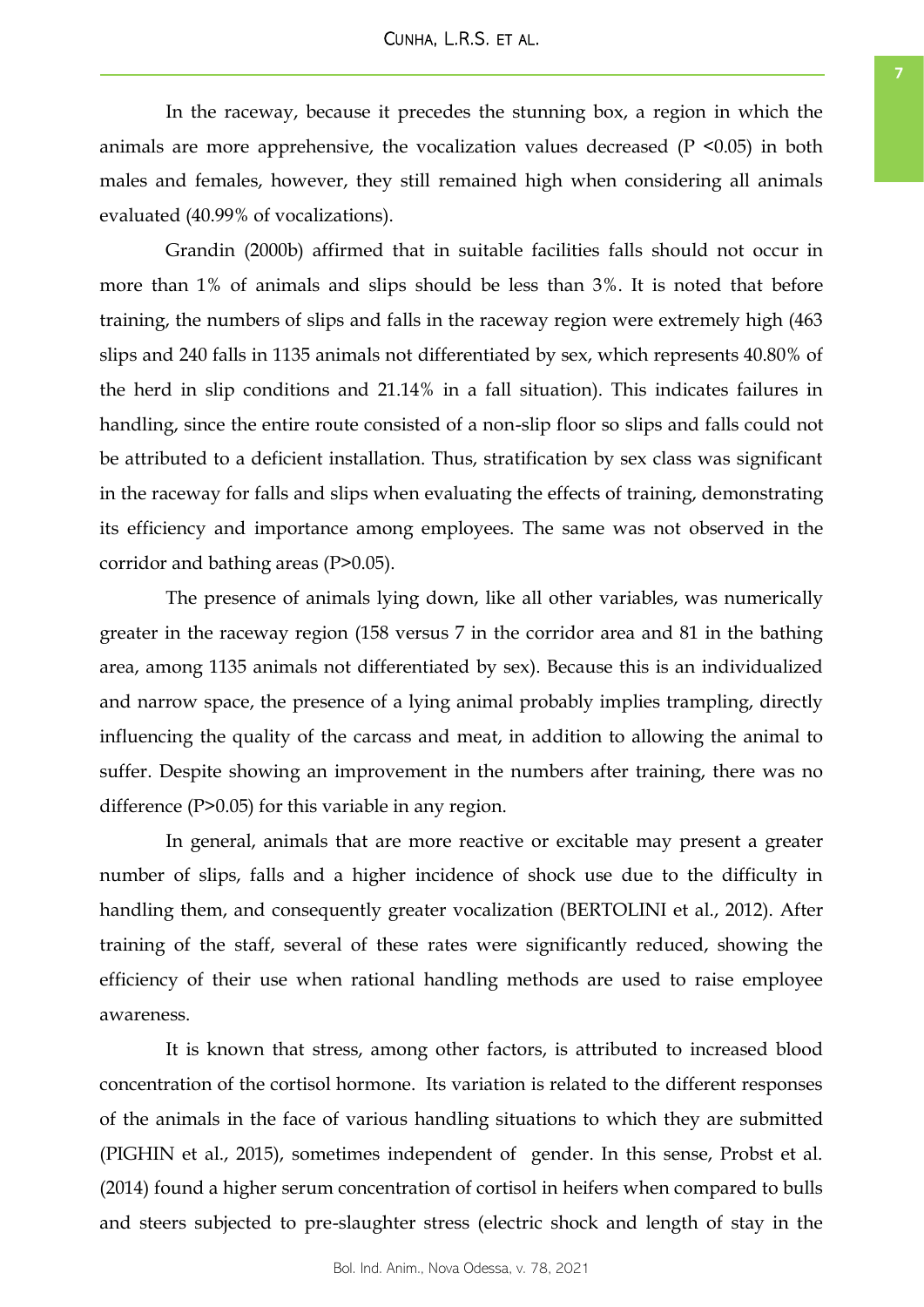stunning box), indicating that females are more reactive than males. On the other hand, Bonilha et al. (2015) found higher cortisol levels in males in comparison to females.

Regarding the use of shockers, there was a reduction (P<0.001) in the bathing and raceway regions, regardless of sex class ([Figure 2\)](#page-8-0) and for both males and females [\(Figure 3\).](#page-8-0) Before the training, it can be observed that the animals suffered approximately 7 shocks on average in the total pre-slaughter route. After training this value dropped to 2 shocks/animal on the same route. Regardless of training, the use of shockers in the corridor and bathing regions was considerably lower than in the raceway region. This is because as the animals get closer to the stunning box, where the animals are lined up, handling intensifies in comparison to the corridor and bathing areas which are more spacious. In these areas it is possible to conduct groups of animals in a progressive march, avoiding that they are excessively stimulated, different from what occurs in the raceway region.

The use of shockers accompanies higher vocalization values, because the increase in their use consequently generates greater pain or physical discomfort. According to Grandin (1997), the high incidence of vocalizations indicates situations of extreme handling and/or high reactivity of the animals.

When evaluating the stunning of the animals, a greater number of shots were taken before the employees were trained  $(P<0.05)$  ([Table 2\)](#page-8-0). According to Grandin (2000b), the occurrence of immediate collapse after only one use of the captive bolt gun is considered excellent, while fewer than 90% of animals stunned with only one shot is considered unacceptable.

It was noted that before training only 22.39% of the animals were desensitized with just one shot, and the vast majority needed at least two  $(46.27%)$  or three  $(26.49%)$ for complete stunning. There were also situations of using up to four and/or five shots per animal. After training, there was an increase (P<0.001) in the percentage of animals stunned with just one shot, increasing from 22.39% to 80.77%, and a consequent reduction, also significant, in the number of animals stunned with the use two or three shots, in addition to the fact that there was no occurrence of animals stunned with more than three shots.

The number of shots necessary for the complete stunning of the animals was different before and after staff training ([Table 3\)](#page-9-0). In summary, stunning is considered the most critical step in the slaughter of cattle, where the main objective is to promote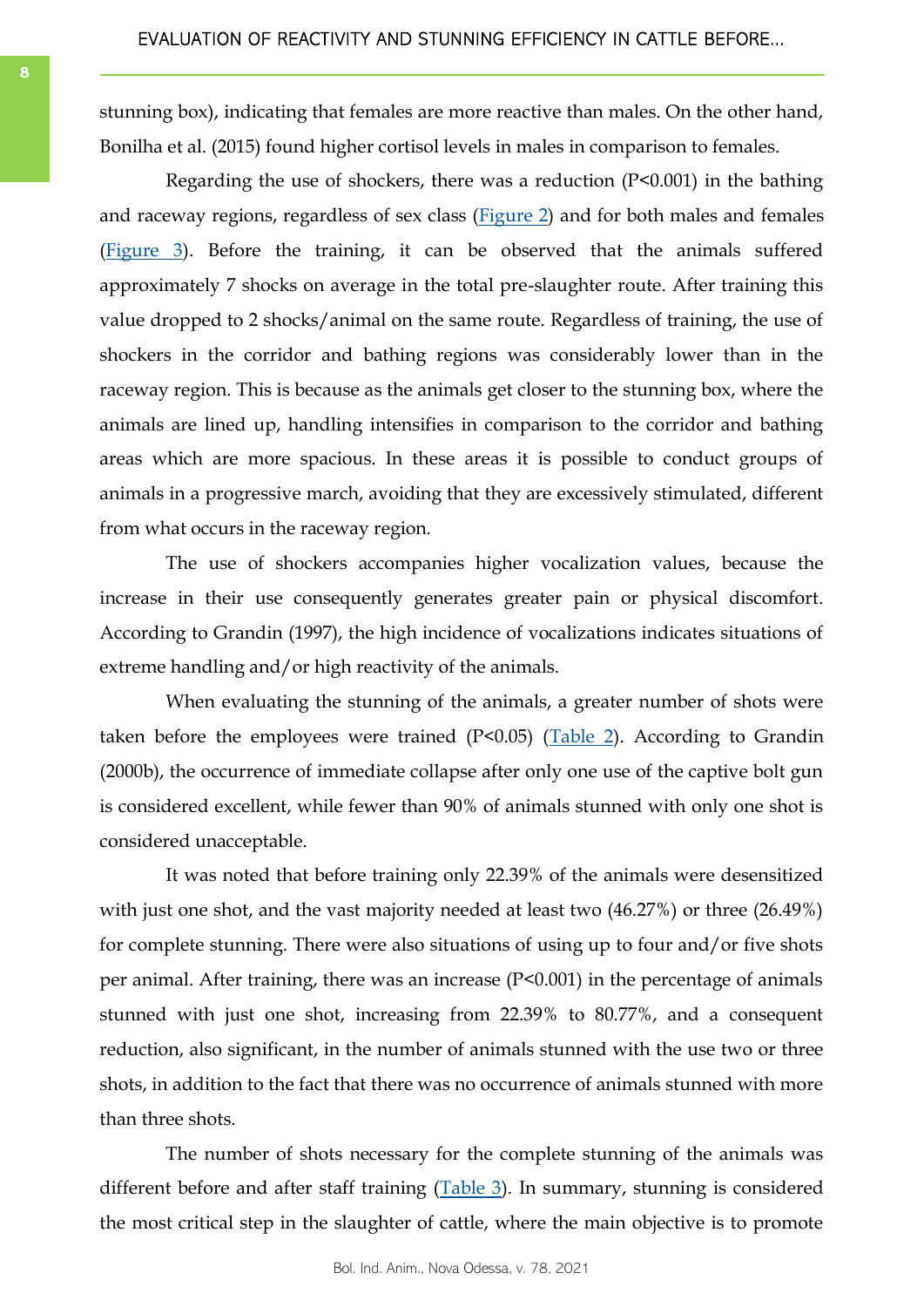<span id="page-8-0"></span>

**Figure 2.** Average of Shocker fired/animal in different regions of the pre-slaughter route, before and after staff training in a slaughterhouse. The different letters within the same region indicate that there was a statistical difference between the means after training at 5% significance by the Bilateral Z test.





**Figure 3.** Average shocker used in castrated males and females in the regions of the pre-slaughter route, before and after staff training in a slaughterhouse. The different letters within the same region for the same sex class indicate that there was a statistical difference between the means after training at 5% significance by the Bilateral Z test.

**Table 2.** Percentage of animals stunned by the number of shots fired and frequency (freq.) of the number of shots, before and after staff training in a slaughterhouse

|                         | Shots $(n^{\circ})$ |       |        |       |         |       |         |          |         |                  |
|-------------------------|---------------------|-------|--------|-------|---------|-------|---------|----------|---------|------------------|
| Training                |                     |       |        |       | 3       |       | 4       |          | 5       |                  |
|                         | $\%$                | freq. | $\%$   | freq. | $\%$    | freq. | $\%$    | freq.    | %       | freq.            |
| Before                  | 22.39               | 60    | 46.27  | 124   | 26.49   | 71    | 3.36    | 9        | 1.49    | 4                |
| After                   | 80.77               | 210   | 18.08  | 47    | 1.15    | 3     | 0.00    | $\theta$ | 0.00    | $\boldsymbol{0}$ |
| $P$ -value <sup>1</sup> | < 0.001             |       | 0.0026 |       | < 0.001 |       | $n.o.*$ |          | $n.o.*$ |                  |

\*n.o.: not observed

<sup>1</sup>Bilateral Z test at 5% significance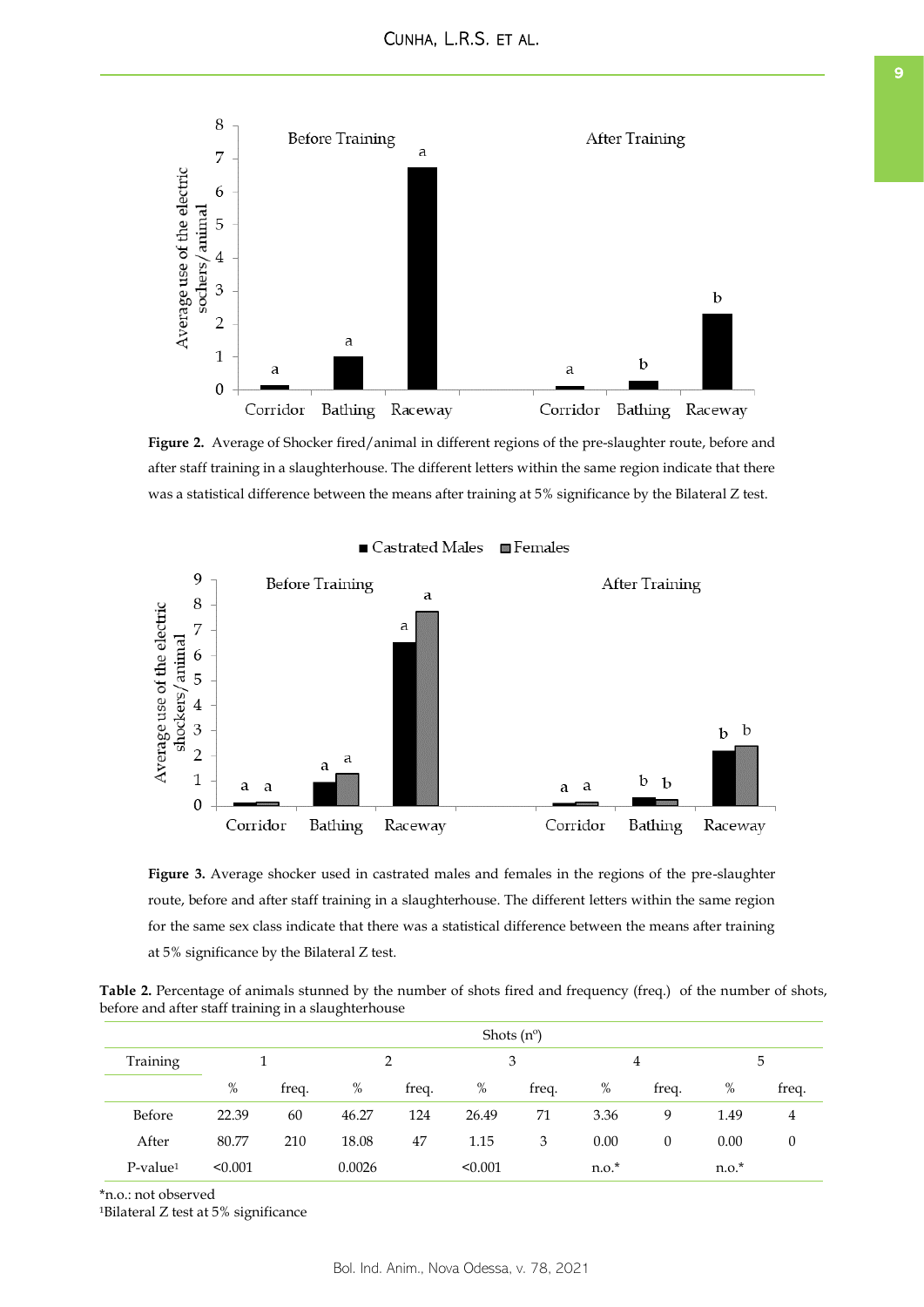| Animals stunned | Number of shots | Average shots/animal |
|-----------------|-----------------|----------------------|
| 268             | 577             | 2.15                 |
| 260             | 313             | 1.20                 |
|                 | < 0.001         |                      |
|                 |                 |                      |

<span id="page-9-0"></span>**Table 3.** Number of shots necessary for complete stunning of the animals and average number of shots/ animal, before and after staff training in a slaughterhouse

 $1$ Bilateral Z test at 5% significance

rapid unconsciousness, maintaining vital functions until bleeding. It also allows the animals to be bled without feeling pain or distress; in this sense the average number of shots should not exceed one (GIBSON et al., 2015). For this, the captive bolt gun has been the most used method in Brazil for stunning cattle, which consists of a strong impact to and perforation of the skull, causing an immediate brain collapse capable of deeply stunning the animal. In this context, despite reducing the number of shots to almost one per animal in the present study the value still remained high after training, since according to Grandin (2000b) and Gibson et al. (2015) it should be limited to just one shot, thus ensuring the provision of well-being.

Furthermore, the ideal stunning point and the distances between the shooting location and the ideal point for stunning were evaluated (Table 4). According to the Humane Slaughter Association (1998), if penetration of the captive bolt is between 4 and 6 cm from the ideal location, the effectiveness of the shot reaches only 60%. According to Gregory et al. (2007), when the firing position is more than 2 cm away from the ideal location, the risk of poor stunning is increased or there is an increased risk of the animal regaining consciousness sooner. In this study, before training only 11.38% of shots were on target, and a high percentage of stunning (65.86%) occurred between 2 and 4 cm away from the ideal location. After training, the number of accurate shots increased by more than  $10\%$  (P<0.001), and there was an increase

**Table 4.** Number of shots (%) taken at 1, 2, 3, 4, 5, 6, 7 and 8 cm away from the ideal target for stunning and shots taken at the ideal location for stunning (Hit), before and after staff training in a slaughterhouse

|                         | Distance from target (cm) |         |         |         |         |         |          |          |             |
|-------------------------|---------------------------|---------|---------|---------|---------|---------|----------|----------|-------------|
| Training                | 1                         | 2       | 3       | 4       | 5       | 6       | 7        | 8        | <b>Hits</b> |
| Before                  | 14.09                     | 26.29   | 24.39   | 15.18   | 5.42    | 2.44    | 0.81     | $\theta$ | 11.38       |
| After                   | 21.6                      | 29.97   | 16.72   | 4.88    | 6.97    | 0.7     | $\Omega$ | $\Omega$ | 19.16       |
| $P$ -value <sup>1</sup> | < 0.001                   | < 0.001 | < 0.001 | < 0.001 | < 0.001 | < 0.001 | $n.o.$ * | $n.o.^*$ | < 0.001     |

\*n.o.: not observed

 $1B$ ilateral Z test at 5% significance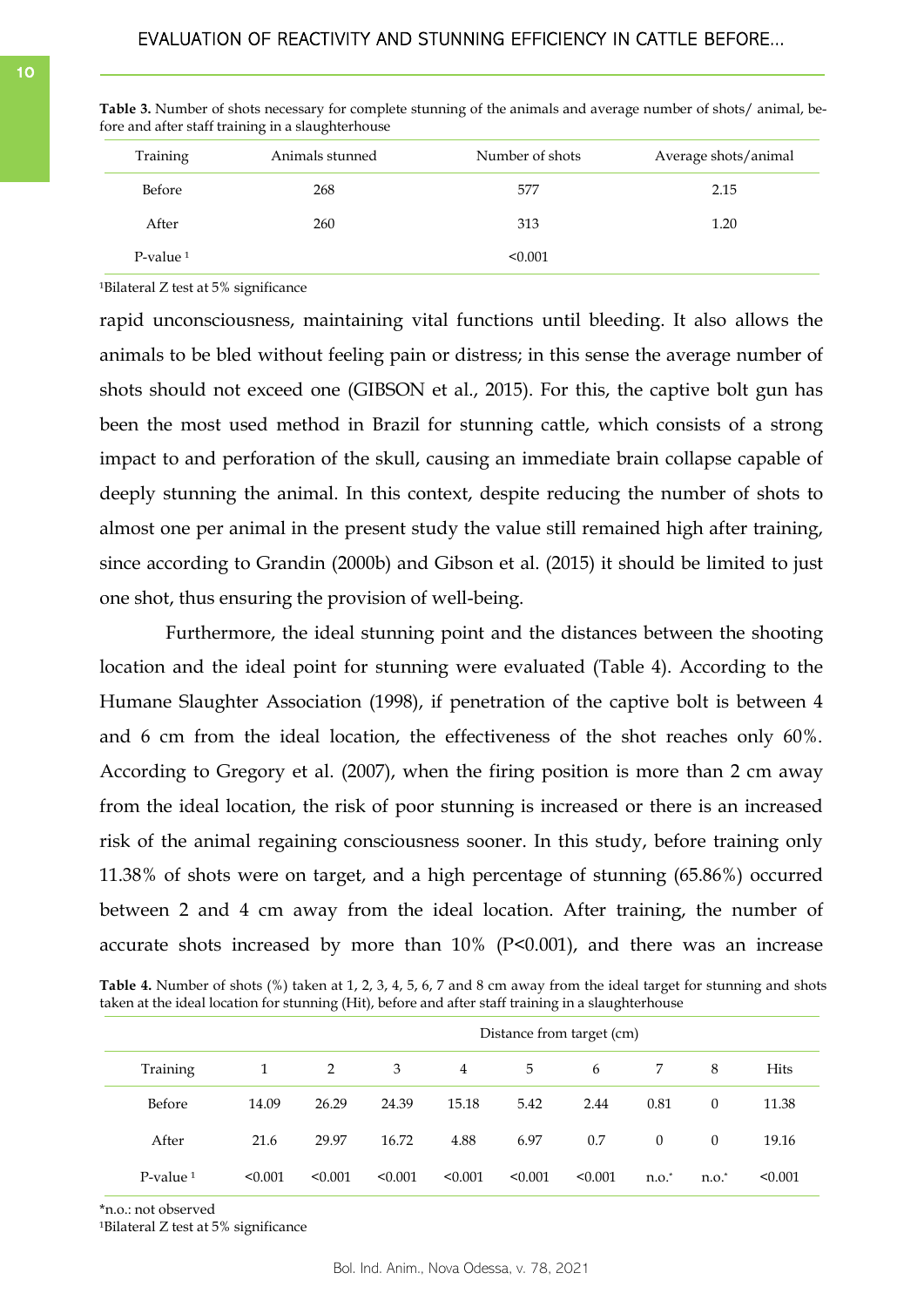(P<0.001) in the percentage of shots between 1 and 2 cm away from the ideal location. This indicates that most of the stunning errors occurred at a distance smaller than that observed before training. In addition, there was a significant reduction in the number of shots located at 3, 4, 5 and 6 cm from the target (P<0.001), and none further than 6 cm.

## **CONCLUSIONS**

The evaluation of post-training handling was satisfactory in several regions of the waiting corral, since there was a reduction in vocalizations, slips, falls, the presence of an animal lying down and the use of shockers.

Training of staff positively influenced the reduction in number of shots necessary for complete stunning, and also reduced the distance between the ideal stunning point and the region where the shot was actually applied.

## **ACKNOWLEDGEMENTS**

The authors would like to thank Fundação de Apoio ao Desenvolvimento do Ensino, Ciência e Tecnologia do Estado de Mato Grosso do Sul (FUNDECT) - Brazil; and Coordenação de Aperfeiçoamento de Pessoal de Nível Superior (CAPES) - Brazil, Finance Code 001.

## **REFERENCES**

- BERTOLONI, W.; SILVA, J. L. D.; ABREU, J. S. D.; ANDREOLLA, D. L. Bem-estar e taxa de hematomas de bovinos transportados em diferentes distâncias e modelos de carroceria no estado do Mato Grosso-Brasil. **Revista Brasileira de Saúde e Produção Animal**, v.13, p.850-859, 2012. <http://dx.doi.org/10.1590/S1519-99402012000300022>
- BONILHA, S.F.M.; CYRILLO, J.N.S.G.; SANTOS, G.P.; BRANCO, R.H.; RIBEIRO, E.G.; MERCADANTE, M.E.Z. Feed efficiency, blood parameters, and ingestive behavior of young Nellore males and females. **Tropical Animal Health and Production**, v. 47, p. 1381-1389, 2015.<https://doi.org/10.1007/s11250-015-0875-7>
- COLEMAN, G.J.; HEMSWORTH, P.H. Training to improve stockperson beliefs and behaviour towards livestock enhances welfare and productivity. **Revue Scientifique et Technique**, v.33, p.131-137, 2014. <https://doi.org/10.20506/rst.33.1.2257>
- FRANCHI, G.A.; NUNES, M.L.A.; GARCIA, P.R.; DA SILVA, I.J.O. Percepção do mercado consumidor de Piracicaba em relação ao bem-estar dos animais de produção. **PUBVET**, v.6, p.1325-1330, 2012. [https://doi.org/10.22256/](https://doi.org/10.22256/pubvet.v16n11.1325) [pubvet.v16n11.1325](https://doi.org/10.22256/pubvet.v16n11.1325)
- GALLO, C.; TEUBER, C.; CARTES, M.; URIBE, H.; GRANDIN, T. Mejoras en la insensibilización de bovinos con pistola neumática de proyectil retenido tras câmbios de equipamiento y capacitación del personal. **Archivos de Medicina Veterinaria**, v.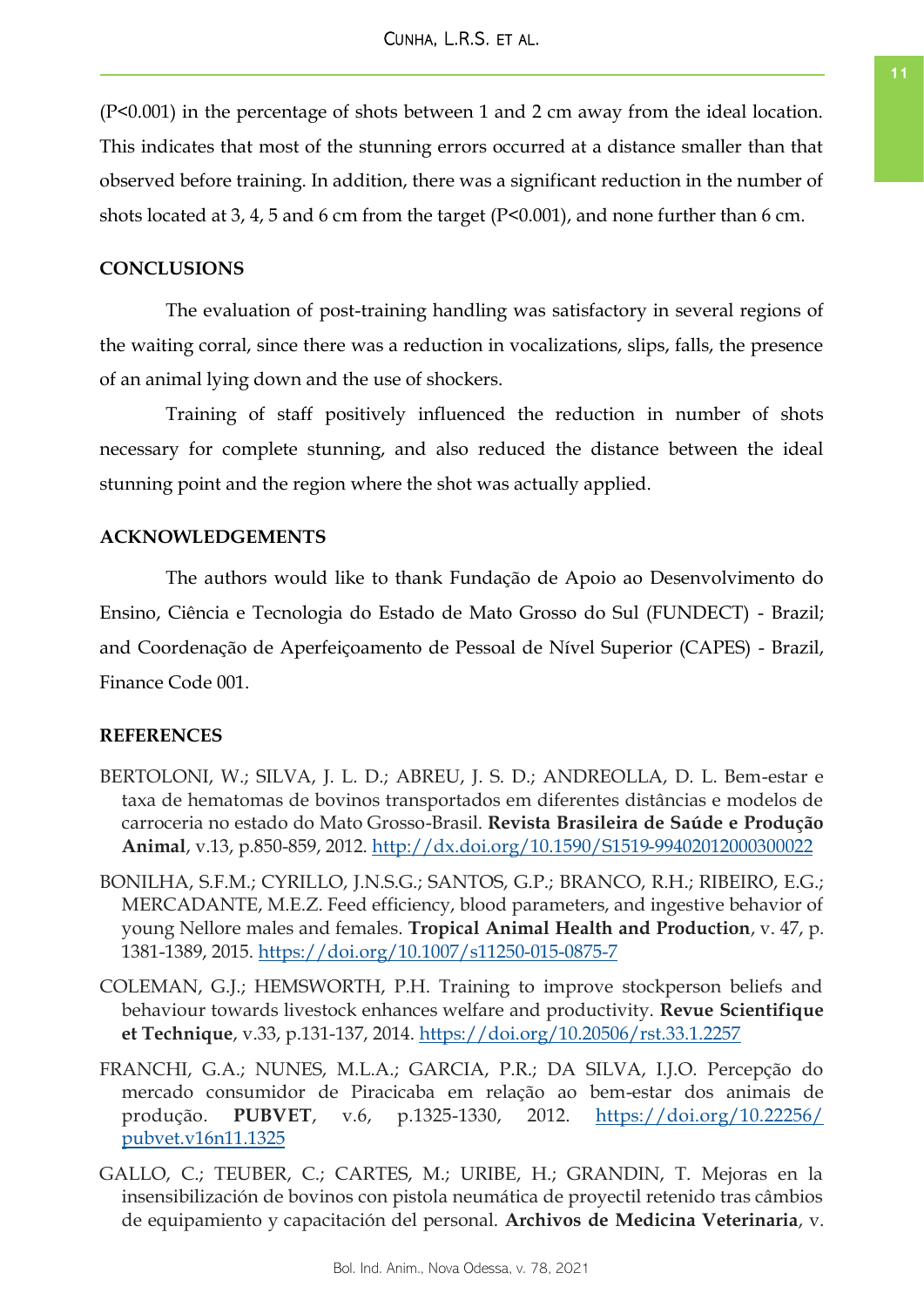# EVALUATION OF REACTIVITY AND STUNNING EFFICIENCY IN CATTLE BEFORE...

35, 2003.<http://dx.doi.org/10.4067/S0301-732X2003000200004>

- GIBSON, T.J.; MASON, C.W.; SPENCE, J.Y.; BARKER, H. GREGORY, N.G. Factors affecting penetrating captive bolt gun performance. **Journal of Applied Animal Welfare Science**, v.18, p.222-238, 2015. https:// [doi.org/10.1080/10888705.2014.980579](https://doi.org/10.1080/10888705.2014.980579)
- GRANDIN, T. Assessment of stress during handling and transport**. Journal of Animal Science**, v.75, p.249-257, 1997. <https://doi.org/10.2527/1997.751249x>
- GRANDIN, T. Cattle vocalizations are associated with handling and equipment problems at beef slaughter plants. **Applied Animal Behaviour Science**, v.71, p.191- 201, 2001. [https://doi.org/10.1016/S0168-1591\(00\)00179-9](https://doi.org/10.1016/S0168-1591(00)00179-9)
- GRANDIN, T. Effect of animal welfare audits of slaughter plants by a major fast food company on cattle handling and stunning practices. **Journal of the American Veterinary Medical Association**, v.216, p.848-851, 2000a. [https://doi.org/10.2460/](https://doi.org/10.2460/javma.2000.216.848) [javma.2000.216.848](https://doi.org/10.2460/javma.2000.216.848)
- GRANDIN, T. **Livestock Handling and Transport**. New York: Oxon UK, 2000b. 449p.
- GREGORY, N.G.; LEE, C.J.; WIDDICOMBE, J.P. Depth of concussion in cattle shot by penetrating captive bolt. **Meat Science**, v.77, p.499-503, 2007. [https://](https://doi.org/10.1016/j.meatsci.2007.04.026) [doi.org/10.1016/j.meatsci.2007.04.026](https://doi.org/10.1016/j.meatsci.2007.04.026)
- HASKELL, M.J.; SIMM, G.; TURNER, S.P. Genetic selection for temperament traits in dairy and beef cattle. **Frontiers in Genetics**, v. 5, p. 368, 2014. [https://](https://doi.org/10.3389/fgene.2014.00368) [doi.org/10.3389/fgene.2014.00368](https://doi.org/10.3389/fgene.2014.00368)
- HUMANE SLAUGHTER ASSOCIATION (H.S.A.). **Captive bolt stunning of livestock**. 2.ed. Wheathampstead: Hertfordshire, 1998. 14p. Disponível em: < [https://](https://www.hsa.org.uk/downloads/publications/captiveboltstunningdownload.pdf) [www.hsa.org.uk/downloads/publications/captiveboltstunningdownload.pdf>](https://www.hsa.org.uk/downloads/publications/captiveboltstunningdownload.pdf). Acesso em: 02 mar. 2021.
- LUCHIARI FILHO, A. **Pecuária da carne bovina**. São Paulo, SP: R Vieira, 2000. 89p.
- LUDTKE, C.B.; CIOCCA, J.R.P.; DANDIN, T.; BARBALHO, P.C.; VILELA, J.A.; FERRARINI, C. **Abate humanitário de bovinos**. Rio de Janeiro, RJ: WSPA, 2012. 152p. Disponível em: [<https://www.gov.br/agricultura/pt-br/assuntos/producao](https://www.gov.br/agricultura/pt-br/assuntos/producao-animal/arquivos-publicacoes-bem-estar-animal/programa-steps-2013-abate-humanitario-de-bovinos.pdf)[animal/arquivos-publicacoes-bem-estar-animal/programa-steps-2013-abate](https://www.gov.br/agricultura/pt-br/assuntos/producao-animal/arquivos-publicacoes-bem-estar-animal/programa-steps-2013-abate-humanitario-de-bovinos.pdf)[humanitario-de-bovinos.pdf>](https://www.gov.br/agricultura/pt-br/assuntos/producao-animal/arquivos-publicacoes-bem-estar-animal/programa-steps-2013-abate-humanitario-de-bovinos.pdf). Acesso em: 02 mar. 2021.
- PEÑUELA, M.H.R.; PARANHOS DA COSTA, M.J.R.; VALENCIA, J.A.S. Bienestar animal: un compromiso de la cadena cárnica bovina. **Biosalud**, v.10, p. 71-86, 2011.
- PIGHIN, D.G.; DAVIES, P.; PAZOS, A.A.; CECONI, I.; CUNZOLO, S.A.; MENDEZ, D.; BUFFARINI, M.; GRIGIONI, G. Biochemical profiles and physiochemical parameters of beef from cattle raised under contrasting feeding systems and pre-slaughter management. **Animal Production Science**, v. 55, p. 1310-1317, 2015. [http://](http://dx.doi.org/10.1071/AN13378) [dx.doi.org/10.1071/AN13378](http://dx.doi.org/10.1071/AN13378)
- PROBST, J.K.; SPENGLER NEFF, A.; HILLMANN, E.; KREUZER, M.; KOCH-MATHIS, M.; LEIBER, F. Relationship between stress-related exsanguination blood variables, vocalisation, and stressors imposed on cattle between lairage and stunning box under conventional abattoir conditions. **Livestock Science**, v. 164, p. 154-158, 2014.